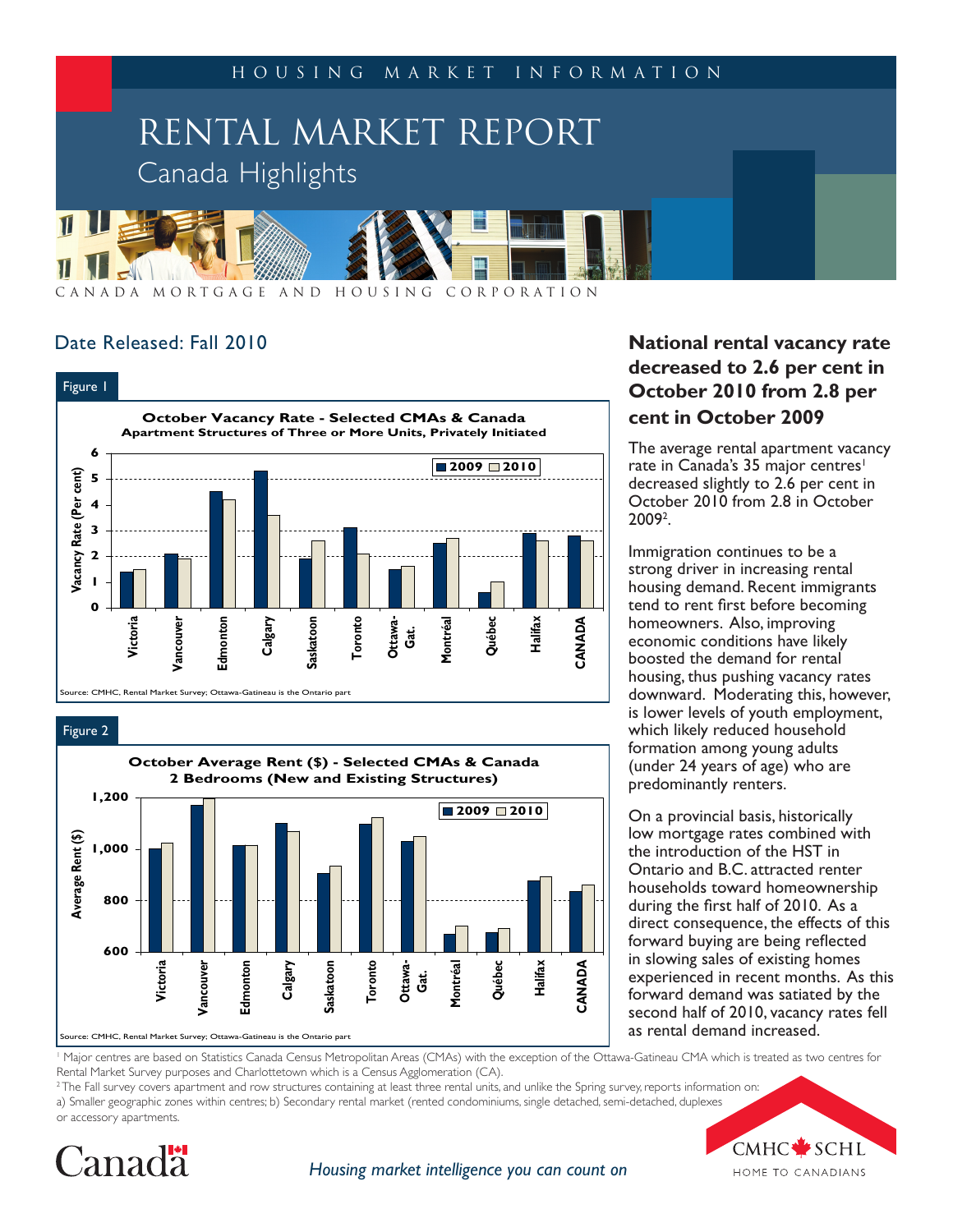The balance of these forces varied regionally. Increases in vacancy rates occurred in 17 of 35 centres, while no change was experienced in 2 centres and declines occurred in 16.

# **Vacancy rates were low in some centres**

The major centres with the lowest vacancy rates in October 2010 were Winnipeg (0.8 per cent), Regina, Kingston and Québec (1.0 per cent). The major centres with the highest vacancy rates were Windsor (10.9 per cent), Abbotsford (6.5 per cent), Saint John (5.1 per cent), London (5.0 per cent) and Sherbrooke (4.6 per cent).

Provincially, the lowest vacancy rates were in Manitoba (0.9 per cent), Newfoundland and Labrador (1.0 per cent), Prince Edward Island (2.2 per cent) and Saskatchewan (2.5 per cent). The provinces with the highest vacancy rates were Alberta (4.6 per cent) and New Brunswick (4.5 per cent).

# **Higher average monthly rents for two-bedroom apartments**

The Canadian average two-bedroom rent was up from \$836 in 2009 to \$860 in 2010.

With respect to the CMAs, the highest average monthly rents for two-bedroom apartments in new and existing structures in Canada's major centres were in Vancouver (\$1,195), Toronto (\$1,123), Calgary (\$1,069), Ottawa-Gatineau (Ontario Part \$1,048), Victoria (\$1,024), and Edmonton (\$1,015).These are the only major centres with average rents at or above \$1,000 per month. The lowest average monthly rents for twobedroom apartments were in, Trois-Rivières (\$533), Saguenay (\$535), and Sherbrooke (\$566).

Provincially, the highest average monthly rents were in Alberta (\$1,036), British Columbia (\$1,019), and Ontario (\$980), while the lowest monthly rents were in Québec (\$666), Newfoundland and Labrador and New Brunswick (both \$668).

As stated in the Cautionary Note on this page, year-over-year comparison of average rents can be slightly misleading because rents in newly built structures tend to be higher than in existing buildings. By excluding new structures, we can get a better indication of actual rent increases paid by tenants.

Overall, the average rent for twobedroom apartments in existing structures across Canada's 35 major centres increased 2.4 per cent between October 2009 and October 2010, a similar pace of rent increase to what was observed between October 2008 and October 2009 (2.3 per cent).

The major centres with the largest increase in average rent were St. John's (8.9 per cent), Regina (6.3 per cent) and Winnipeg (4.5 per cent). These increases reflect the tight rental market conditions prevailing in these CMAs. Average rents in existing structures decreased in Calgary (-2.7 per cent) and Windsor (-0.4 per cent).

# **Availability rates decreased nationally**

The average rental apartment availability rate in Canada's 35 major centres was 3.8 per cent in October 2010, down from 4.1 per cent in October 2009. A rental unit is considered available if the unit is vacant (physically unoccupied and ready for immediate rental), or if the existing tenant has given or received notice to move and a new tenant has not signed a lease.

Availability rates were highest in Windsor (12.5 per cent), Abbottsford (7.7 per cent), London (7.4 per cent), and Hamilton (6.8 per cent). The lowest rates were in Québec (1.2 per cent), Winnipeg and St. John's (1.4 per cent each), and Regina (1.5 per cent).

#### Cautionary Note

In our analysis, we have avoided making comparisons between the results of the October 2010 rental market survey and the April 2010 survey. A key reason for this is that changes in rents, vacancy rates, and availability rates between the spring and the fall may not be solely attributable to changes in rental market conditions; they could also reflect seasonal factors. For example, if more people tend to move in the spring than in the fall, it could have an impact on vacancy and availability rates as well as the level of rents. Alternatively, in centres where there are a significant number of university students, vacancy and availability rates could be higher in the spring if students move home for the summer. To the extent that these types of seasonal variations exist, comparing results from the spring and fall Rental Market Surveys could lead to incorrect conclusions about trends in rental market conditions. To avoid this, we have limited our analysis to the results of our fall Rental Market Survey, comparing results for 2009 and 2010, as well as different centres across Canada.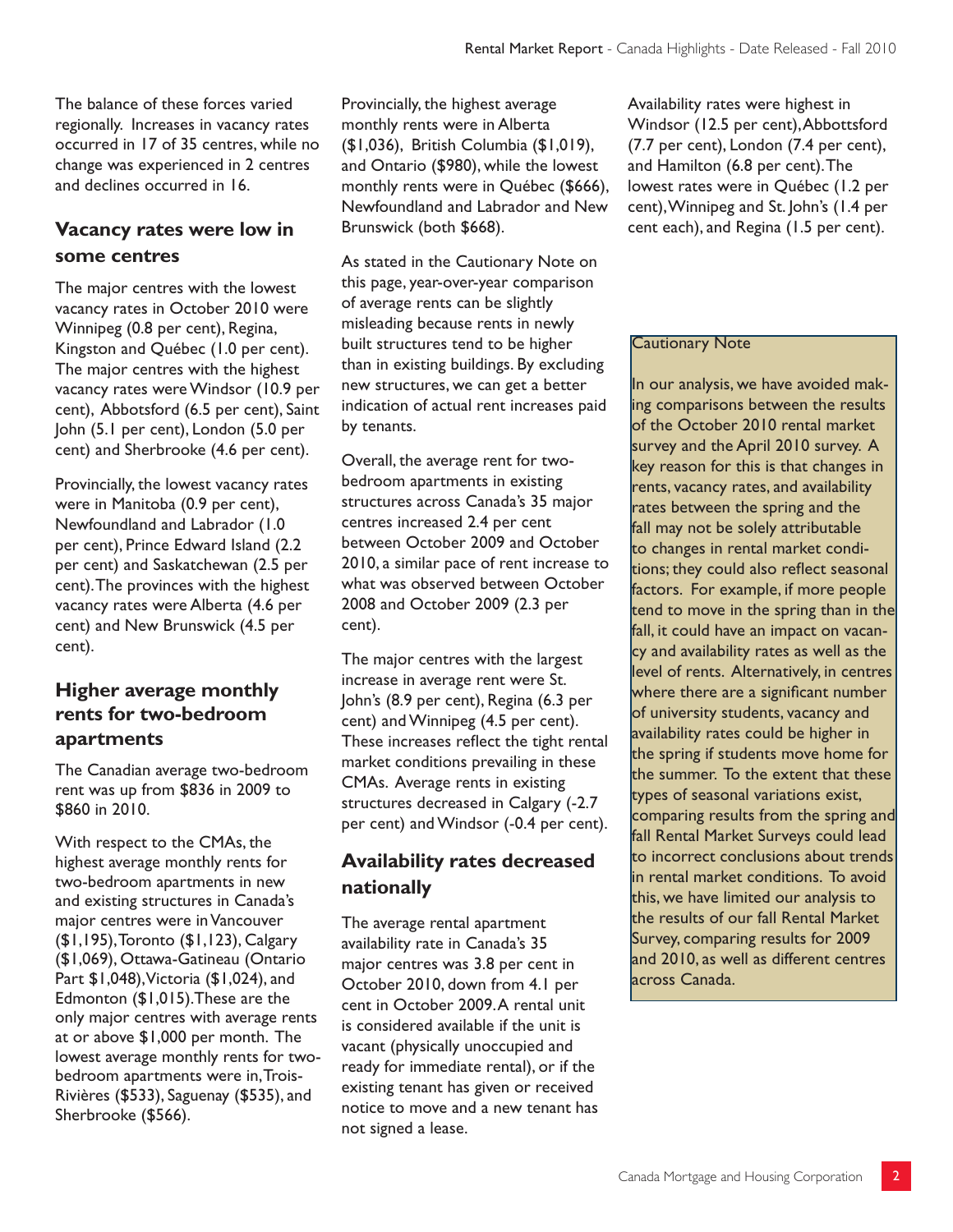## **Secondary Rental Market**

CMHC's October 2010 Rental Market Survey also covers condominium apartments<sup>3</sup> offered for rent in Calgary, Edmonton, Montréal, Ottawa, Québec, Regina, Saskatoon, Toronto, Vancouver, and Victoria. Vacancy rates for rental condominium apartments were 2.0 per cent or below in 6 of the 10 centres surveyed. Rental condominium vacancy rates were the lowest in Saskatoon (0.9 per cent), Regina (1.4 per cent), and Victoria (1.6 per cent).

The highest vacancy rates for rental condominium apartments occurred in Edmonton (5.2 per cent), Calgary (5.2 per cent), and Montréal (4.2 per cent).

The current survey showed that vacancy rates for rental condominium apartments were lower than vacancy rates in the conventional rental market in Saskatoon and Toronto. Usually the vacancy rates for rental condominiums are higher than those for conventional apartments.

The highest average monthly rents for two-bedroom condominium apartments were in Vancouver (\$1,610), Toronto (\$1,590), Calgary (\$1,385), and Ottawa-Gatineau (Ontario part, \$1,212). All surveyed centres posted average monthly rents for two-bedroom condominium apartments that were higher than average monthly rents for twobedroom private apartments in the conventional rental market. The condominium market is, in general,



### more expensive than conventional apartments. This is largely due to the fact that condominiums typically have more amenities and higher build quality.

The lowest monthly rents for twobedroom condominium apartments were in Québec (\$952) and Edmonton (\$1,050). The percentage of condominium units that are being rented increased in 6 of the 10 centres surveyed in October 2010. Saskatoon and Edmonton had the largest changes; Saskatoon from 14.2 per cent in October 2009 to 19.5 per cent in October 2010; Edmonton from 24.2 per cent to 28.7 per cent over the same time frame. The largest decreases occurred in Regina and Toronto; from 15.8 per cent to 15.2 per cent and from 20.3 per cent to 19.8 per cent, respectively.

## **Rental affordability up in six out of twenty-three centres**

CMHC produces a local rental affordability indicator to gauge how affordable a rental market is for those households which rent within that market. A generally accepted rule of thumb for affordability is that a household should spend less than 30 per cent of its gross income on housing.

<sup>3</sup>The remaining secondary rental market (excluding condominiums) includes the following types of units:

- rented single-detached houses;
- rented double (semi-detached) houses;
- rented freehold row/town houses;
- rented duplex apartments;
- rented accessory apartments;

- rented apartments which are part of a commercial or other type of structure containing one or two dwelling units.

The remaining secondary rental market (excluding condominiums) was surveyed in the following centres: Abbotsford, Barrie, Calgary, Edmonton, Halifax, Kelowna, Montréal, Ottawa, Québec, St. John's, Toronto, and Vancouver.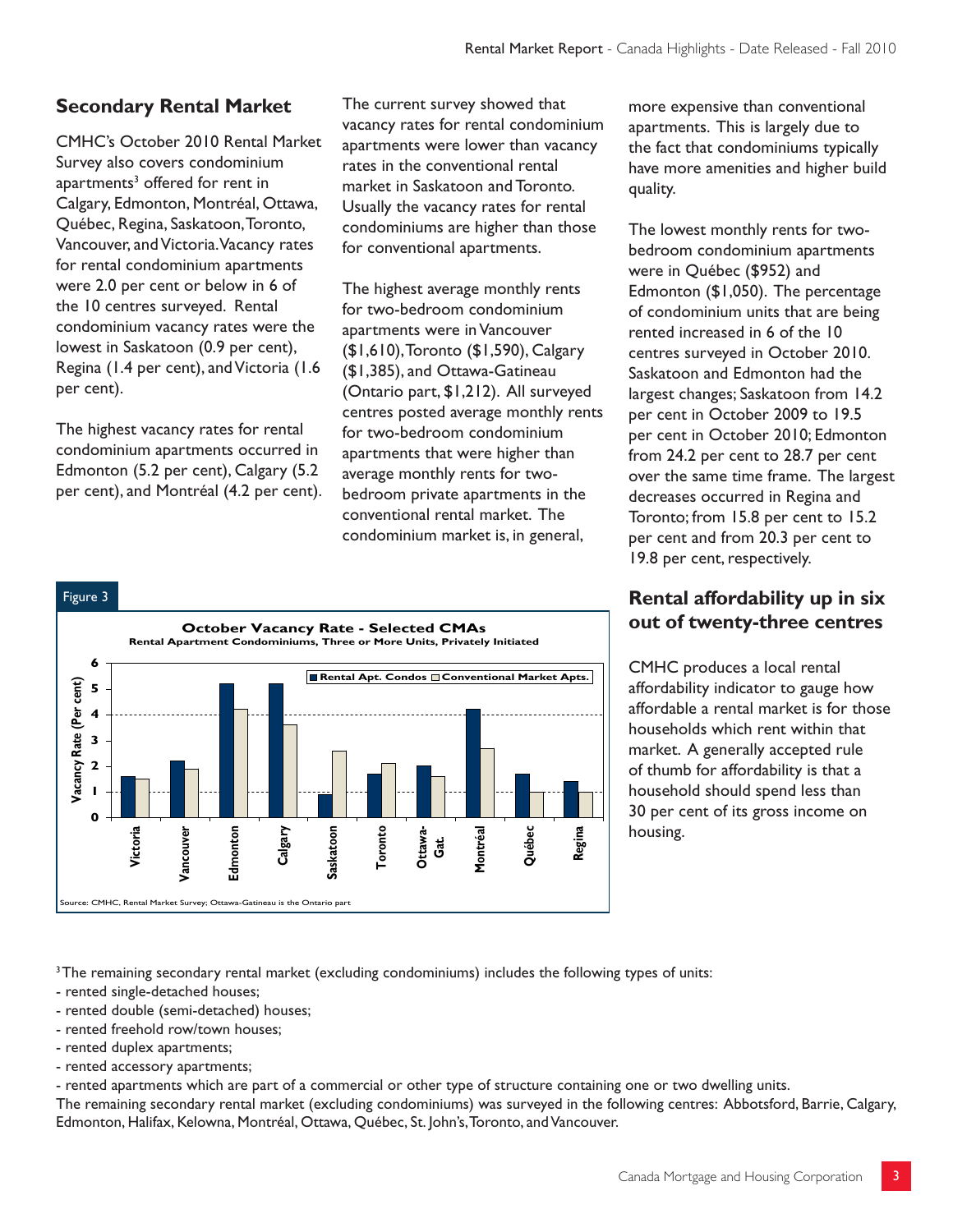This indicator examines a three-year moving average of median income of renter households and compares it to the median rent for a two-bedroom apartment in the centre in which they live. Because of data availability, the income is forecast for the two most recent years. A three-year moving average is used to remove year-to-year volatility. An indicator value of 100 indicates that 30 per cent of the median income of renter households is necessary to rent a two-bedroom apartment going at the median rent. In general, as the rental affordability indicator increases, the market becomes more affordable; as the indicator declines, the market becomes less affordable.

The level of a household's income and the level of rents determine affordability, which varies in different markets in different parts of the country. In 2010, the affordability indicator increased in 6 centres, it decreased in 14 centres, while it remained unchanged in 3 centres across Canada. Calgary (up 10.0 per cent to 132), Edmonton (up 9.3 per cent to 129) and Hamilton (up 4.5 per cent to 115) recorded the strongest affordability index increase. This means that these centres have become more affordable. On the other hand, Regina (minus 17.3 per cent to 91), London (minus 6.7 per cent to 97) and Thunder Bay (minus 5.7 per cent to 82) recorded the biggest decreases in affordability (see Table to the right).

| <b>Rental Affordability Indicator</b> |              |      |        |        |  |  |  |  |  |
|---------------------------------------|--------------|------|--------|--------|--|--|--|--|--|
| <b>Centres</b>                        | 2007         | 2008 | 2009E* | 2010E* |  |  |  |  |  |
| Calgary CMA                           | 103          | 112  | 120    | 132    |  |  |  |  |  |
| <b>Edmonton CMA</b>                   | 115          | 116  | 118    | 129    |  |  |  |  |  |
| Halifax CMA                           | 113          | 113  | Ш      | 108    |  |  |  |  |  |
| <b>Hamilton CMA</b>                   | 109          | 112  | 110    | 115    |  |  |  |  |  |
| Kitchener CMA                         | $\mathbf{H}$ | 117  | 119    | 116    |  |  |  |  |  |
| London CMA                            | 118          | 110  | 104    | 97     |  |  |  |  |  |
| Montréal CMA                          | 134          | 137  | 136    | 130    |  |  |  |  |  |
| Oshawa CMA                            | 100          | 94   | 89     | 84     |  |  |  |  |  |
| Ottawa-Gatineau CMA (Ont. Part)       | 100          | 107  | 114    | 110    |  |  |  |  |  |
| Ottawa-Gatineau CMA (Que. Part)       | 2            | 128  | 131    | 131    |  |  |  |  |  |
| Québec CMA                            | 123          | 129  | 129    | 133    |  |  |  |  |  |
| Regina CMA                            | 113          | 110  | 110    | 91     |  |  |  |  |  |
| Saguenay CMA                          | 137          | 44   | 157    | 152    |  |  |  |  |  |
| Saskatoon CMA                         | 113          | 98   | 100    | 99     |  |  |  |  |  |
| Sherbrooke CMA                        | 139          | 134  | 136    | 136    |  |  |  |  |  |
| St. Catharines-Niagara CMA            | 105          | 100  | 104    | 101    |  |  |  |  |  |
| Sudbury CMA                           | 93           | 93   | 99     | 100    |  |  |  |  |  |
| Thunder Bay CMA                       | 98           | 94   | 87     | 82     |  |  |  |  |  |
| <b>Toronto CMA</b>                    | 91           | 92   | 95     | 95     |  |  |  |  |  |
| Vancouver CMA                         | 99           | 96   | 96     | 93     |  |  |  |  |  |
| Victoria CMA                          | 102          | 101  | 90     | 85     |  |  |  |  |  |
| <b>Windsor CMA</b>                    | 85           | 92   | 97     | 99     |  |  |  |  |  |
| Winnipeg CMA                          | 101          | 101  | 105    | 101    |  |  |  |  |  |

\* Estimate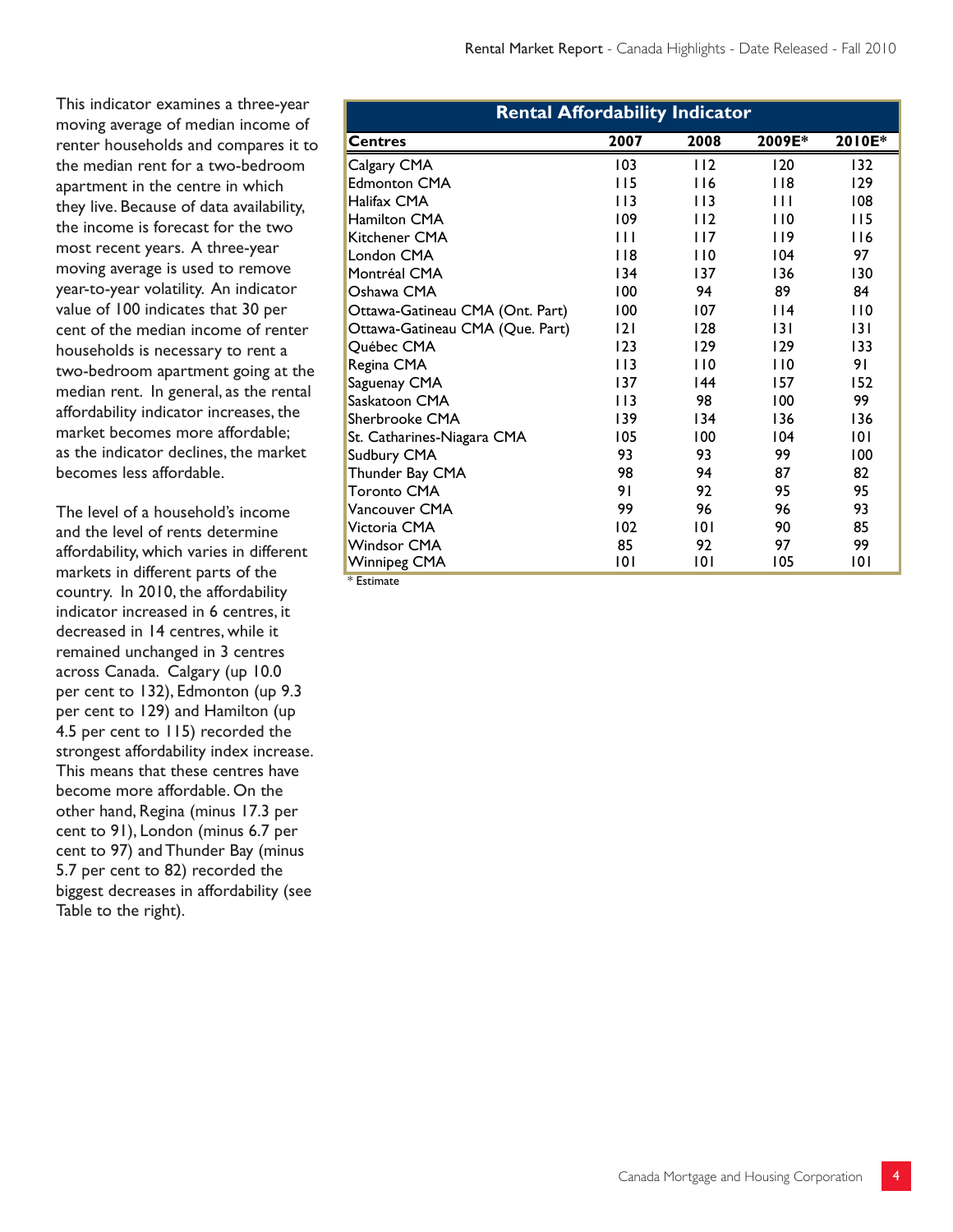| <b>1.0 Rental Market Indicators</b>                              |                   |                         |                  |                               |                    |                                                                           |                                                                                                                                        |                     |  |  |
|------------------------------------------------------------------|-------------------|-------------------------|------------------|-------------------------------|--------------------|---------------------------------------------------------------------------|----------------------------------------------------------------------------------------------------------------------------------------|---------------------|--|--|
| Privately Initiated Apartment Structures of Three Units and Over |                   |                         |                  |                               |                    |                                                                           |                                                                                                                                        |                     |  |  |
| <b>Provinces and Major Centres'</b>                              |                   |                         |                  |                               |                    |                                                                           |                                                                                                                                        |                     |  |  |
| <b>Centres</b>                                                   | Vacancy Rates (%) |                         |                  | <b>Availability Rates (%)</b> |                    | <b>Average Rent</b><br>2 Bedroom (\$) (New<br>and existing<br>structures) | <b>Percentage Change</b><br>of Average Rent<br>Two Bedroom <sup>(2)</sup><br><b>From Fixed Sample</b><br>(Existing structures<br>only) |                     |  |  |
|                                                                  | <b>Oct-09</b>     | $Oct-10$                | <b>Oct-09</b>    | $Oct-10$                      | <b>Oct-09</b>      | $Oct-10$                                                                  | <b>Oct-08</b><br>to                                                                                                                    | <b>Oct-09</b><br>to |  |  |
|                                                                  |                   |                         |                  |                               |                    |                                                                           | <b>Oct-09</b>                                                                                                                          | <b>Oct-10</b>       |  |  |
| Newfoundland & Labrador 10,000+                                  | 1.0 a<br>0.9a     | 1.0 a<br>$\mathbf{L}$ a | 1.3 a<br>1.2a    | 1.2a<br>$1.4$ a               | $634$ a<br>$677$ a | $668$ a<br>$725$ a                                                        | $4.8$ a<br>4.9a                                                                                                                        | 7.2 a <br>8.9 a     |  |  |
| St. John's CMA<br>Prince Edward Island 10,000+                   | 3.1 b             | 2.2a                    | 4.3a             | 3.1 b                         | 688 a              | 719a                                                                      | 4.7a                                                                                                                                   | 2.5 a               |  |  |
| Charlottetown CA                                                 | 3.4 b             | 2.3<br>a                | 4.9a             | 3.4 b                         | 701a               | $731$ a                                                                   | 4.6a                                                                                                                                   | 2.1 a               |  |  |
| Nova Scotia 10,000+                                              | 3.1 a             | 2.9a                    | 3.4 a            | 3.6a                          | 838a               | 851a                                                                      | $2.8$ a                                                                                                                                | 3.0 a               |  |  |
| Halifax CMA                                                      | 2.9a              | 2.6<br>a                | 3.2 a            | 3.3 a                         | 877 a              | 891a                                                                      | $2.8$ a                                                                                                                                | $2.9$ a             |  |  |
| New Brunswick 10,000+                                            | 3.8a              | 4.5a                    | 4.2a             | 5.2a                          | $656$ a            | 668 a                                                                     | 3.0 a                                                                                                                                  | 2.2 a               |  |  |
| Moncton CMA                                                      | 3.8a              | 4.2<br>a                | 4.3 a            | 5.5a                          | $675$ a            | 691 a                                                                     | 2.0 a                                                                                                                                  | 2.0 a               |  |  |
| Saint John CMA                                                   | 3.6a              | $5.1$ a                 | $4.1$   a        | 5.7a                          | $644$ a            | $645$ a                                                                   | 4.5 b                                                                                                                                  | $2.6$ a             |  |  |
| Québec 10,000+                                                   | 2.4a              | 2.7a                    | 3.1 a            | 3.2 a                         | $640$ a            | $666$ a                                                                   | 2.8 a                                                                                                                                  | 2.9 a               |  |  |
| Ottawa-Gatineau CMA (Que. Part)                                  | $2.2$ a           | 2.5<br>a                | $2.7$ a          | 3.1 b                         | 690 a              | 711a                                                                      | 2.4 a                                                                                                                                  | $2.2$ a             |  |  |
| Montréal CMA                                                     | 2.5a              | 2.7<br>a                | 3.3 a            | 3.2 a                         | 669 a              | 700 <sup>a</sup>                                                          | 2.6 a                                                                                                                                  | 3.1 b               |  |  |
| Québec CMA                                                       | $0.6$ a           | 1.0                     | 1.0 a            | 1.2 a                         | $676$ a            | 692a                                                                      | $3.5$ c                                                                                                                                | $2.6$ a             |  |  |
| Saguenay CMA                                                     | $1.5$ a           | 1.8                     | 2.4a             | $2.1$ a                       | 518a               | 535a                                                                      | 4.0 b                                                                                                                                  | 2.1 b               |  |  |
| Sherbrooke CMA                                                   | 3.9a              | 4.6<br>a                | 4.3 a            | $4.8$ a                       | $553$ a            | $566$ a                                                                   | 2.8 a                                                                                                                                  | $2.6$ a             |  |  |
| Trois-Rivières CMA                                               | 2.7a              | 3.9<br>a                | 3.0 <sub>b</sub> | $4.3$ a                       | $520$ a            | 533a                                                                      | 2.1 b                                                                                                                                  | 2.2 <sub>b</sub>    |  |  |
| Ontario 10,000+                                                  | 3.5a              | 2.9a                    | 5.5a             | 4.7a                          | $955$ a            | 980 a                                                                     | 2.0 a                                                                                                                                  | 1.9 a               |  |  |
| Barrie CMA                                                       | 3.8 <sub>b</sub>  | 3.4<br>a                | 6.0 a            | $5.8$ a                       | 961a               | 968                                                                       | 1.2 a                                                                                                                                  | $++$                |  |  |
| Brantford CMA                                                    | 3.3 <sub>b</sub>  | 3.7 <sub>b</sub>        | 3.9 <sub>b</sub> | 5.7 b                         | $754$ a            | 778                                                                       | $1.1$   a                                                                                                                              | $2.1$ c             |  |  |
| Greater Sudbury CMA                                              | 2.9a              | 3.0 <sub>b</sub>        | 3.3 b            | 4.0 b                         | 830 a              | 840                                                                       | $4.7$ $\circ$                                                                                                                          | 2.6                 |  |  |
| Guelph CMA                                                       | 4.1 a             | 3.4 <sub>a</sub>        | $6.6$ a          | 6.0 a                         | $874$ a            | 887 a                                                                     | 1.3 a                                                                                                                                  | $0.9$ a             |  |  |
| Hamilton CMA                                                     | 4.0 a             | 3.7 <sub>a</sub>        | 7.0 a            | $6.8$ a                       | 831a               | 862                                                                       | $1.1$ a                                                                                                                                | 1.0 a               |  |  |
| Kingston CMA                                                     | 1.3a              | 1.0                     | 2.5a             | $1.8$ a                       | $909$ a            | $935$ a                                                                   | 2.3 a                                                                                                                                  | 3.2 a               |  |  |
| Kitchener CMA                                                    | 3.3 a             | 2.6                     | $6.1$ a          | 4.5a                          | 856a               | 872a                                                                      | 1.7a                                                                                                                                   | $1.6$   a           |  |  |
| London CMA                                                       | 5.0 a             | 5.0 <sub>a</sub>        | $7.7$ a          | $7.4$ a                       | 896 a              | 869 <sup>a</sup>                                                          | 1.2 a                                                                                                                                  | $1.1$ a             |  |  |
| St. Catharines-Niagara CMA                                       | $4.4$ a           | $4.4$ a                 | $6.3$ a          | $6.1$ a                       | $804$ a            | $817$ a                                                                   | 2.2 b                                                                                                                                  | $1.9$   a           |  |  |
| Oshawa CMA                                                       | 4.2 a             | 3.0 <sub>a</sub>        | $6.1$ a          | $4.6$ a                       | $900$ a            | $903$ a                                                                   | $1.2$ a                                                                                                                                | $0.8$ a             |  |  |
| Ottawa-Gatineau CMA (Ont. Part)                                  | $1.5$ a           | $1.6$ a                 | $3.5$ a          | $3.4$ a                       | $1,028$ a          | $1,048$ a                                                                 | $2.9$ a                                                                                                                                | 3.7 a               |  |  |
| Peterborough CMA                                                 | 6.0 b             | 4.1 b                   | $7.7$ a          | $6.4$ a                       | 875a               | 890 a                                                                     | 2.1 b                                                                                                                                  | $1.7$ b             |  |  |
| Thunder Bay CMA                                                  | $2.3$ a           | $2.2$ a                 | 3.1 a            | $2.7$ a                       | $742$ a            | $763$ a                                                                   | 2.9a                                                                                                                                   | $2.4 \text{ a}$     |  |  |
| <b>Toronto CMA</b>                                               | 3.1 a             | $2.1$ a                 | 5.0 a            | 3.9a                          | $1,096$ a          | $1,123$ a                                                                 | 2.2 a                                                                                                                                  | 1.9 a               |  |  |
| Windsor CMA                                                      | 13.0 a            | $10.9$ a                | $14.9$ a         | $12.5$ a                      | $747$ a            | $752$ a                                                                   | $-1.8$ a                                                                                                                               | $-0.4$ b            |  |  |

<sup>1</sup>Major centres refer to Census Metropolitan Areas (CMA), except for Charlottetown.

 $2$ The Percentage Change of Average Rent is a measure of the market movement, and is based on those structures that were common to the survey sample for both years.

The following letter codes are used to indicate the reliability of the estimates:

a - Excellent, b-Very good, c - Good, d - Fair (Use with Caution)

\*\* Data suppressed to protect confidentiality or data not statistically reliable.

++ Change in rent is not statistically significant. This means that the change in rent is not statistically different than zero (0).

n/u: No units exist in the universe for this category. n/s: No units exist in the sample for this category. n/a: Not applicable.

Please click Methodology or Data Reliability Tables Appendix link for more details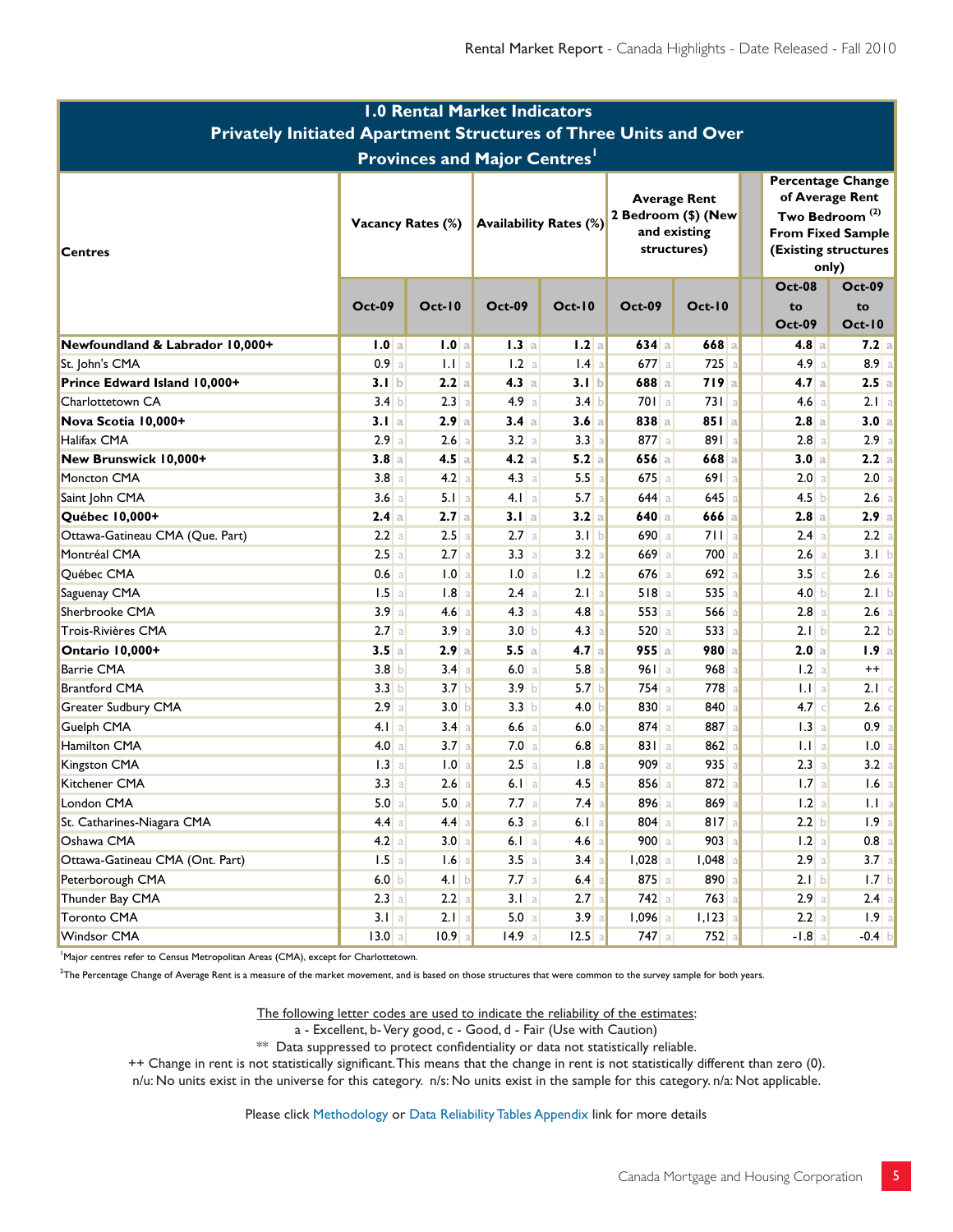| <b>1.0 Rental Market Indicators</b><br>Privately Initiated Apartment Structures of Three Units and Over<br><b>Provinces and Major Centres'</b> |                   |                           |         |                               |           |                                                                           |                                                                                                                                        |                                      |  |  |  |
|------------------------------------------------------------------------------------------------------------------------------------------------|-------------------|---------------------------|---------|-------------------------------|-----------|---------------------------------------------------------------------------|----------------------------------------------------------------------------------------------------------------------------------------|--------------------------------------|--|--|--|
| <b>Centres</b>                                                                                                                                 | Vacancy Rates (%) |                           |         | <b>Availability Rates (%)</b> |           | <b>Average Rent</b><br>2 Bedroom (\$) (New<br>and existing<br>structures) | <b>Percentage Change</b><br>of Average Rent<br>Two Bedroom <sup>(2)</sup><br><b>From Fixed Sample</b><br>(Existing structures<br>only) |                                      |  |  |  |
|                                                                                                                                                | <b>Oct-09</b>     | $Oct-10$<br><b>Oct-09</b> |         | $Oct-10$                      | $Oct-09$  | $Oct-10$                                                                  | <b>Oct-08</b><br>to<br><b>Oct-09</b>                                                                                                   | <b>Oct-09</b><br>to<br><b>Oct-10</b> |  |  |  |
| Manitoba 10,000+                                                                                                                               | $1.1$ a           | 0.9a                      | 1.8a    | $1.5$ a                       | $788$ a   | 815a                                                                      | $4.1$ a                                                                                                                                | $4.3$ b                              |  |  |  |
| Winnipeg CMA                                                                                                                                   | $1.1$ a           | $0.8$ a                   | 2.0 a   | $1.4$ a                       | 809a      | $837$ a                                                                   | 4.3 a                                                                                                                                  | $4.5$ b                              |  |  |  |
| Saskatchewan 10,000+ (3)                                                                                                                       | 1.9a              | 2.5a                      | 2.7a    | 3.3 a                         | $833$ a   | $872$ a                                                                   | 8.7a                                                                                                                                   | 5.4 a                                |  |  |  |
| Regina CMA                                                                                                                                     | $0.6$ a           | 1.0 a                     | $1.2$ a | $1.5$ a                       | $832$ a   | 881a                                                                      | 10.2 a                                                                                                                                 | $6.3$ a                              |  |  |  |
| Saskatoon CMA                                                                                                                                  | 1.9a              | 2.6a                      | 3.4 a   | $3.8$ a                       | $905$ a   | $934$ a                                                                   | 8.3 a                                                                                                                                  | 4.0 a                                |  |  |  |
| Alberta 10,000+ (4)                                                                                                                            | 5.5a              | 4.6a                      | 6.9a    | 6.1 a                         | $I,044$ a | $1,036$ a                                                                 | $-1.9a$                                                                                                                                | $-0.9$ a                             |  |  |  |
| Calgary CMA                                                                                                                                    | 5.3 a             | 3.6a                      | $7.5$ a | 5.8a                          | $1,099$ a | $1,069$ a                                                                 | $-3.7b$                                                                                                                                | $-2.7$ a                             |  |  |  |
| <b>Edmonton CMA</b>                                                                                                                            | $4.5$ a           | 4.2 a                     | $5.6$ a | 5.3 a                         | $1,015$ a | $1,015$ a                                                                 | $-0.9$ a                                                                                                                               | $++$                                 |  |  |  |
| British Columbia 10,000+                                                                                                                       | 2.8a              | 2.7a                      | 3.6a    | 3.6a                          | $1,001$ a | $1,019$   a                                                               | 2.8 a                                                                                                                                  | 2.6 a                                |  |  |  |
| <b>Abbotsford CMA</b>                                                                                                                          | $6.1$ a           | 6.5<br>a                  | 6.7a    | 7.7a                          | 781a      | 785                                                                       | 3.0 a                                                                                                                                  | $0.6$ a                              |  |  |  |
| Kelowna CMA                                                                                                                                    | 3.0 a             | 3.5a                      | 3.9a    | $4.5$ a                       | 897 a     | 898 a                                                                     | $-1.6$ c                                                                                                                               | $^{++}$                              |  |  |  |
| Vancouver CMA                                                                                                                                  | 2.1 a             | 1.9<br>a                  | $2.8$ a | $2.7$ a                       | $1,169$ a | $1,195$ a                                                                 | 2.6 a                                                                                                                                  | 3.1 a                                |  |  |  |
| Victoria CMA                                                                                                                                   | $1.4$ a           | 1.5<br>a                  | $2.6$ a | 2.6<br>a                      | $1,001$ a | $1,024$ a                                                                 | 5.0 a                                                                                                                                  | $2.6$ a                              |  |  |  |
| Canada CMAs (1)                                                                                                                                | 2.8               | 2.6                       | $4.1$ a | 3.8                           | 836       | 860                                                                       | 2.3                                                                                                                                    | 2.4                                  |  |  |  |
| Canada 10,000+                                                                                                                                 | 3.0               | 2.9                       | 4.2     | 3.9                           | 812       | 835                                                                       | 2.4                                                                                                                                    | 2.3                                  |  |  |  |

<sup>1</sup>Major centres refer to Census Metropolitan Areas (CMA), except for Charlottetown.

 $2$ The Percentage Change of Average Rent is a measure of the market movement, and is based on those structures that were common to the survey sample for both years.

<sup>3</sup>Includes both Alberta and Saskatchewan portions of Lloydminster CA.

<sup>4</sup>Does not include Alberta portion of Lloydminster CA. For Lloydminster CA data, refer to Saskatchewan Highlights report.

The following letter codes are used to indicate the reliability of the estimates:

a - Excellent, b-Very good, c - Good, d - Fair (Use with Caution)

\*\* Data suppressed to protect confidentiality or data not statistically reliable.

++ Change in rent is not statistically significant. This means that the change in rent is not statistically different than zero (0).

n/u: No units exist in the universe for this category. n/s: No units exist in the sample for this category. n/a: Not applicable.

Please click Methodology or Data Reliability Tables Appendix link for more details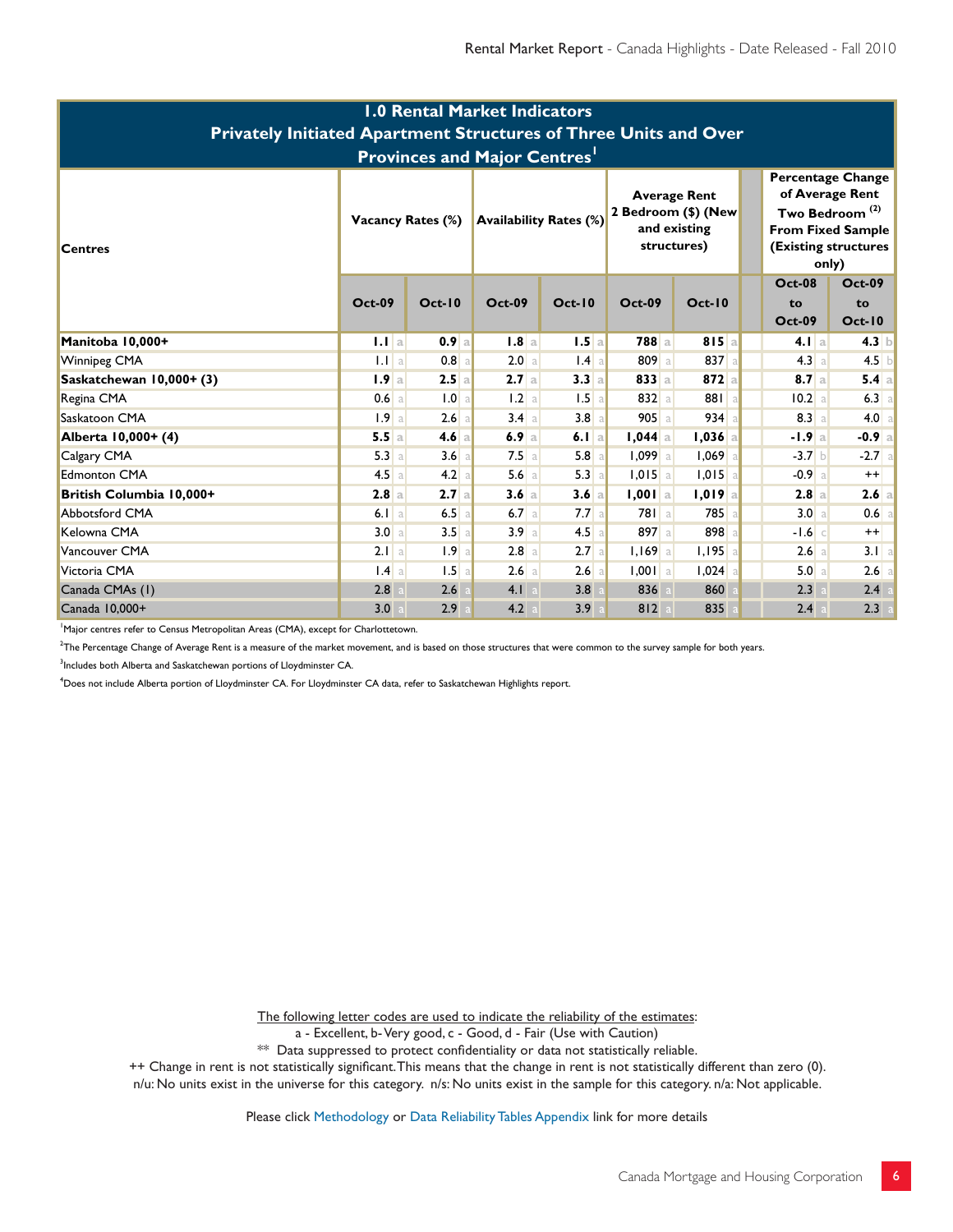| 7. I Rental Condominium Apartments and Frivate Apartments in the Kris<br>Vacancy Rates (%), Average Rents (\$) and Percentage of Condominium Apartments in Rental |                                |                                        |                                    |                                 |                                                                  |  |  |  |  |  |  |  |
|-------------------------------------------------------------------------------------------------------------------------------------------------------------------|--------------------------------|----------------------------------------|------------------------------------|---------------------------------|------------------------------------------------------------------|--|--|--|--|--|--|--|
| $Oct-10$                                                                                                                                                          |                                |                                        |                                    |                                 |                                                                  |  |  |  |  |  |  |  |
| <b>Centres</b>                                                                                                                                                    |                                | <b>Vacancy Rates (%)</b>               | Average Rent (\$)                  |                                 |                                                                  |  |  |  |  |  |  |  |
|                                                                                                                                                                   |                                |                                        | 2 Bedroom                          |                                 |                                                                  |  |  |  |  |  |  |  |
|                                                                                                                                                                   | Rental<br>Condo<br><b>Apts</b> | <b>Apts in</b><br>the RMS <sup>I</sup> | <b>Rental Condo</b><br><b>Apts</b> | Apts in the<br>RMS <sup>'</sup> | Percentage of<br><b>Condo Apts in</b><br>Rental vs.<br>Ownership |  |  |  |  |  |  |  |
| Calgary CMA                                                                                                                                                       | $5.2$ $\circ$                  | $3.6$ a                                | $1,385$ b                          | $1,069$ a                       | $27.6$ a                                                         |  |  |  |  |  |  |  |
| <b>Edmonton CMA</b>                                                                                                                                               | 5.2 b                          | 4.2 a                                  | 1,050                              | $1,015$ a                       | $28.7$ a                                                         |  |  |  |  |  |  |  |
| Montréal CMA                                                                                                                                                      | 4.2                            | 2.7a                                   | I, I44                             | 700 a                           | $9.4$ a                                                          |  |  |  |  |  |  |  |
| Ottawa-Gatineau CMA (Ont. Part)                                                                                                                                   | 2.0 <sub>b</sub>               | $1.6$ a                                | $1,212$ b                          | $1,048$ a                       | 18.8 a                                                           |  |  |  |  |  |  |  |
| Québec CMA                                                                                                                                                        | 1.7 <sub>a</sub>               | .0                                     | 952                                | 692 a                           | $8.1$ a                                                          |  |  |  |  |  |  |  |
| Regina CMA                                                                                                                                                        | $1.4$ a                        | .0                                     | n/a                                | 881 a                           | 15.2 a                                                           |  |  |  |  |  |  |  |
| Saskatoon CMA                                                                                                                                                     | 0.9 <sub>a</sub>               | $2.6$ a                                | n/a                                | 934a                            | $19.5$ a                                                         |  |  |  |  |  |  |  |
| <b>Toronto CMA</b>                                                                                                                                                | 1.7 <sub>b</sub>               | 2.1 a                                  | 1,590                              | $1,123$ a                       | 19.8a                                                            |  |  |  |  |  |  |  |
| Vancouver CMA                                                                                                                                                     | 2.2 b                          | 1.9 <sub>a</sub>                       | $1,610$ b                          | $1,195$ a                       | $24.7$ a                                                         |  |  |  |  |  |  |  |
| Victoria CMA                                                                                                                                                      | $1.6$ a                        | $1.5$ a                                | $*$                                | $1,024$ a                       | 19.3 a                                                           |  |  |  |  |  |  |  |

# **4.1 Rental Condominium Apartments and Private Apartments in the RMS1**

<sup>1</sup>Major centres refer to Census Metropolitan Areas (CMA), except for Charlottetown.

| <b>4.2 Rental Condominium Apartments</b><br>Vacancy Rates (%), Average Rents (\$) and Percentage of Condominium Apartments in Rental |                          |   |                 |                                     |              |               |  |                                                                             |    |                    |
|--------------------------------------------------------------------------------------------------------------------------------------|--------------------------|---|-----------------|-------------------------------------|--------------|---------------|--|-----------------------------------------------------------------------------|----|--------------------|
| <b>Centres</b>                                                                                                                       | <b>Vacancy Rates (%)</b> |   |                 | <b>Average 2 Bedroom</b><br>Rent(S) |              |               |  | Percentage of<br>Condominium<br><b>Apartments in Rental vs</b><br>Ownership |    |                    |
|                                                                                                                                      | <b>Oct-09</b>            |   | <b>Oct-10</b>   | <b>Oct-09</b>                       |              | <b>Oct-10</b> |  | <b>Oct-09</b>                                                               |    | $Oct-10$           |
| Calgary CMA                                                                                                                          | 1.5                      | a | 5.2             | 1,310                               |              | 1,385         |  | 25.6                                                                        | a  | 27.6<br>-al        |
| <b>Edmonton CMA</b>                                                                                                                  | 3.1                      |   | 5.2             | 1,122                               |              | 1,050         |  | 24.2                                                                        |    | <b>28.7</b><br>al. |
| Montréal CMA                                                                                                                         | 2.7                      | a | 4.2             | 1,070                               | b.           | 1,144         |  | 9.7                                                                         | a  | 9.4                |
| Ottawa-Gatineau CMA (Ont. Part)                                                                                                      | 1.1                      | a | 2.0             | 1,193                               | h.           | 1,212         |  | 19.0                                                                        | al | 8.8 <br>al.        |
| Québec CMA                                                                                                                           | 1.6                      | a | 1.7             | 829                                 | $\mathsf{b}$ | 952           |  | 8.0                                                                         | a. | 8.1<br>-al         |
| Regina CMA                                                                                                                           | 3.0                      |   | $\mathsf{I}$ .4 | n/a                                 |              | n/a           |  | 15.8                                                                        | a  | 15.2<br>-al        |
| Saskatoon CMA                                                                                                                        | 1.0                      | a | 0.9             | n/a                                 |              | n/a           |  | 4.2                                                                         |    | 19.5<br>a.         |
| <b>Toronto CMA</b>                                                                                                                   | 0.9 <sub>1</sub>         | a | 1.7             | I,487                               |              | 1,590         |  | 20.3                                                                        |    | 19.8<br>a.         |
| Vancouver CMA                                                                                                                        | 1.7                      | b | 2.2             | .448                                | D.           | 1,610         |  | 23.8                                                                        | a  | 24.7<br>-al        |
| Victoria CMA                                                                                                                         | 1.7                      | a | 1.6             | 223, ا                              |              | $**$          |  | 17.5                                                                        |    | 19.3               |

The following letter codes are used to indicate the reliability of the estimates:

a - Excellent, b- Very good, c - Good, d - Fair (Use with Caution)

 $**$  Data suppressed to protect confidentiality or data not statistically reliable.

++ Change in rent is not statistically significant. This means that the change in rent is not statistically different than zero (0).

n/u: No units exist in the universe for this category. n/s: No units exist in the sample for this category. n/a: Not applicable.

Please click [Methodology](http://www.cmhc.ca/en/hoficlincl/homain/stda/suretaanme/suretaanme_002.cfm) or [Data Reliability Tables Appendix](http://www.cmhc.ca/en/hoficlincl/homain/stda/suretaanme/suretaanme_001.cfm) link for more details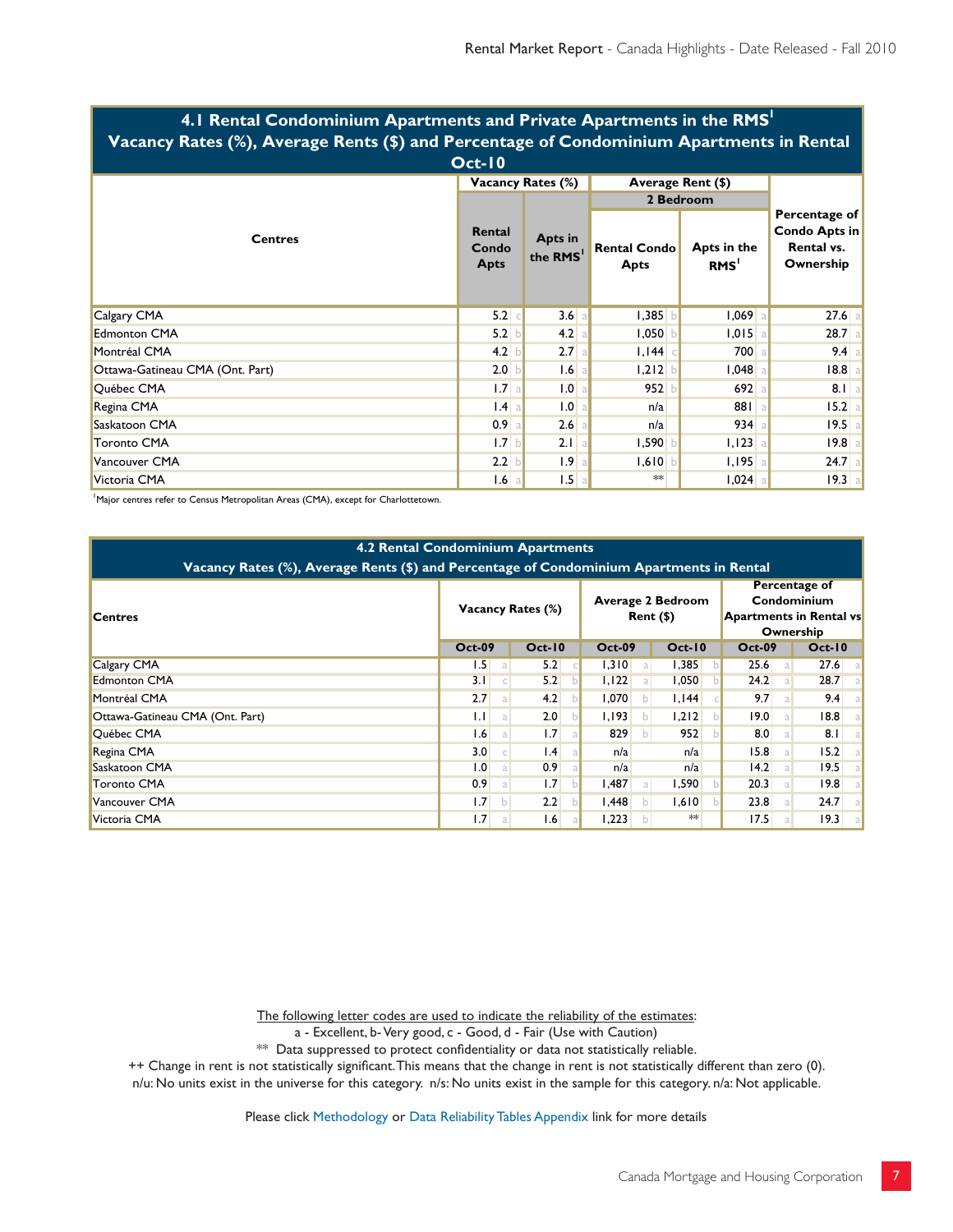# **Technical note:**

*Difference between Percentage Change of Average Rents (Existing and New Structures) AND Percentage Change of Average Rents from Fixed Sample (Existing Structures Only):*

Percentage Change of Average Rents (New and Existing Structures): The increase/decrease obtained from the calculation of percentage change of average rents between two years (example: \$500 in the previous year vs. \$550 in current survey represents an increase of 10 percent) is impacted by changes in the composition of the rental universe (e.g. the inclusion of newly built luxury rental buildings in the survey, rental units renovated/upgraded or changing tenants could put upward pressure on average rents in comparison to the previous year) as well as by the rent level movement (e.g. increase/decrease in the level of rents that landlords charge their tenants).

Percentage Change of Average Rents from Fixed Sample (Existing Structures Only): This is a measure that estimates the rent level movement. The estimate is based on structures that were common to the survey sample for both the previous year and the current October Rental Market Surveys. However, some composition effects still remain e.g. rental units renovated/upgraded or changing tenants because the survey does not collect data to such level of details.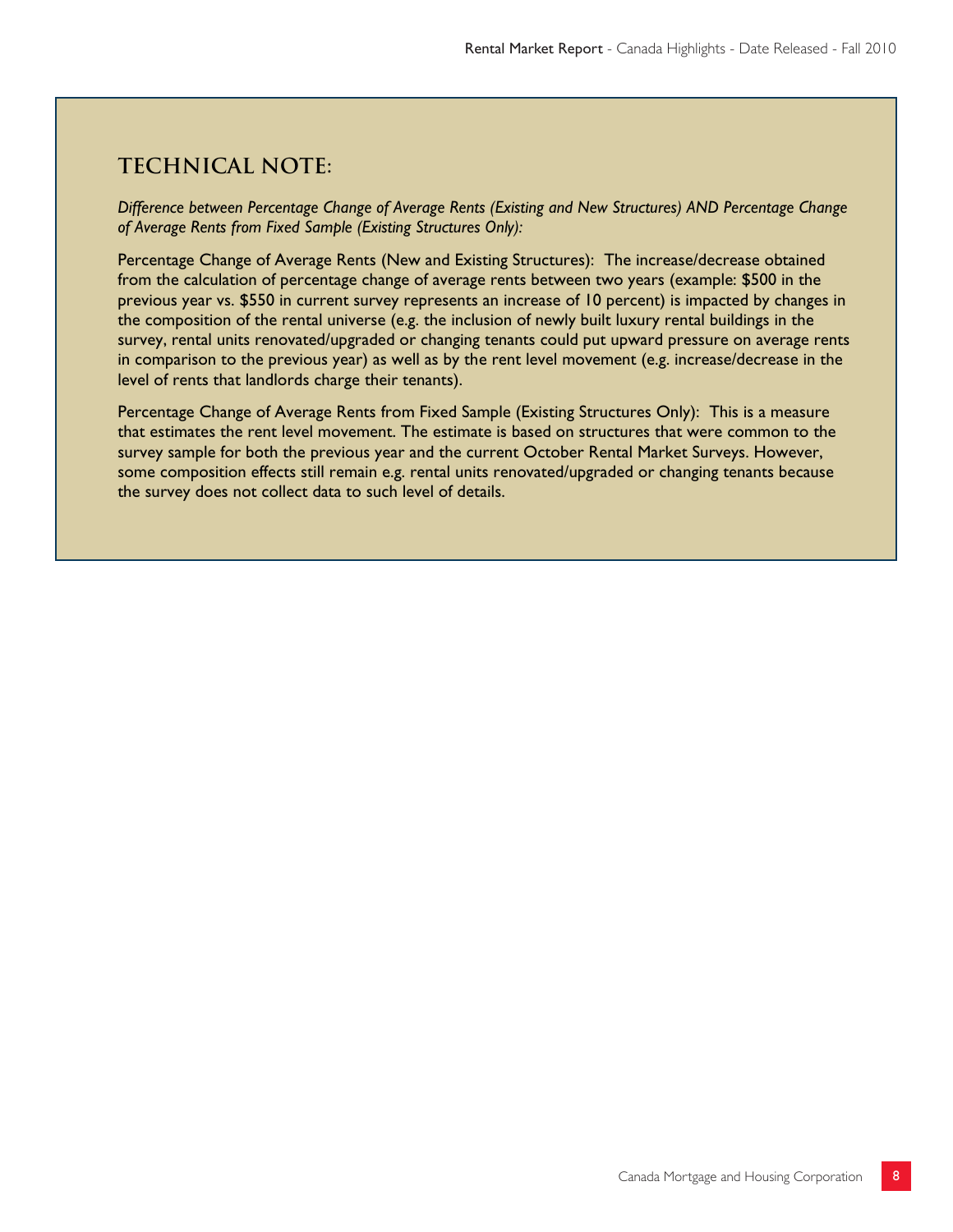# **METHODOLOGY FOR RENTAL MARKET SURVEY**

Canada Mortgage and Housing Corporation (CMHC) conducts the **Rental Market Survey** (RMS) every year in April and October to estimate the relative strengths in the rental market. The survey is conducted on a sample basis in all urban areas with populations of 10,000 and more. The survey targets only privately initiated structures with at least three rental units, which have been on the market for at least three months. The survey collects market rent, available and vacant unit data from sampled structures. Most RMS data contained in this publication refer to privately initiated apartment structures.

The survey is conducted by a combination of telephone interviews and site visits, and information is obtained from the owner, manager, or building superintendent. The survey is conducted during the first two weeks of April/October, and the results reflect market conditions at that time.

CMHC's Rental Market Survey provides a snapshot of vacancy and availability rates, and average rents in both new and existing structures. In October 2006, CMHC has introduced a new measure for the change in rent that is calculated based on existing structures only. This estimate is based on structures that were common to the survey sample the previous year and the current year of the Rental Market Survey. The change in rent in existing structures is an estimate of the change in rent that the landlords charge and removes compositional effects on the rent level movement due to new buildings, conversions, and survey sample rotation. The estimate of per cent change in rent is available in the Rental Market Report – Canada Highlights , Provincial Highlights, and the local Rental Market Reports. The rent levels in new and existing structures are also published. While the per cent change in rents in existing structures published in the reports are statistically significant, changes in rents that one might calculate based on rent levels in new and existing structures may or may not be statistically significant.

# **METHODOLOGY FOR SECONDARY RENTAL MARKET SURVEY**

Canada Mortgage and Housing Corporation (CMHC) conducts a survey of the **Secondary Rental Market** (SRMS) in September and October to estimate the relative strengths in the secondary rental market which is defined as those dwellings not covered by the regular RMS. CMHC has identified the following dwelling components to be included in SRMS:

- Rented single-detached houses.
- Rented double (semi-detached) houses (i.e.. Two units of approximate equal size and under one roof that are situated either side-by-side or front-to-back).
- Rented freehold row/town homes.
- Rented duplex apartments (i.e.. one-above-other).
- Rented accessory apartments (separate dwelling units that are located within the structure of another dwelling type).
- Rented condominiums (can be any dwelling type but are primarily apartments).
- One or two apartments which are part of a commercial or other type of structure.

The SRMS has three components which are conducted in selected CMAs:

- A Household Rent Survey of all households to collect information about rents.
- A Condominium Apartment Rent Survey of households living in condominium apartments to collect information about rents.
- A Condominium Apartment Vacancy Survey of condominium apartment owners to collect vacancy information.

All three surveys are conducted by telephone interviews. For the condominium apartment vacancy survey, information is obtained from the owner, manager, or building superintendent and can be supplemented by site visits if no telephone contact is made. For the other two surveys, information is collected from an adult living in the household. All surveys are conducted in September and October, and the results reflect market conditions at that time.

CMHC publishes the number of units rented and vacancy rates for the condominium vacancy survey. For the condominium rent and household rent surveys, the average rent is published. A letter code representing the statistical reliability (i.e., the coefficient of variation (CV)) for each estimate is provided to indicate the data reliability. Rented condominium apartments were surveyed in the following CMAs: Vancouver, Victoria, Calgary, Edmonton, Regina, Saskatoon, Toronto, Ottawa, Montréal and Québec (NOTE: condo rent data was not collected for Regina and Saskatoon). Other secondary rental market units were surveyed in Abbotsford, Barrie, Calgary, Edmonton, Halifax, Montreal, Ottawa, Quebec, St. John's, Toronto, Regina, Saskatoon, Kelowna, Vancouver and Victoria.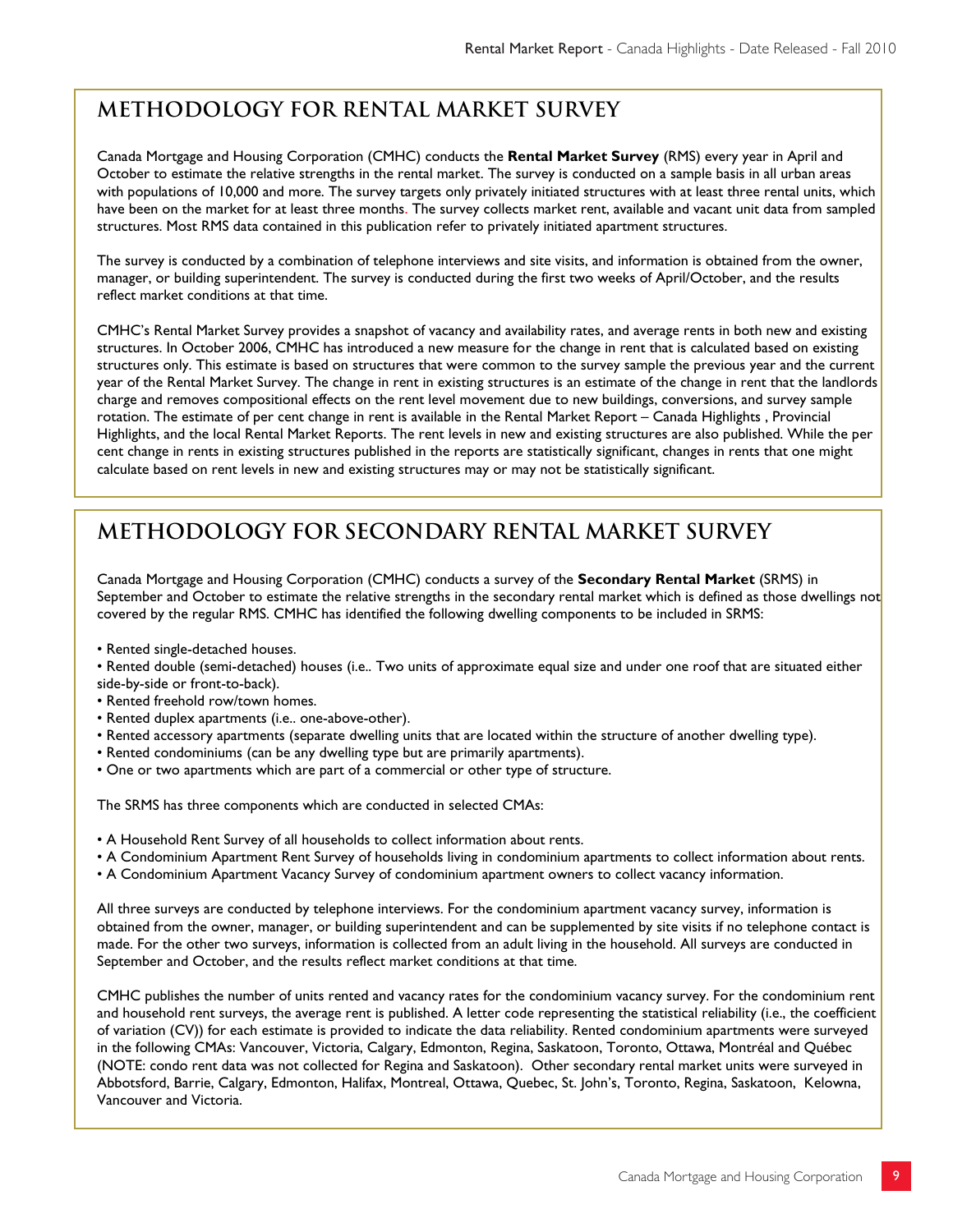# **Definitions**

**Availability:** A rental unit is considered available if the existing tenant has given, or has received, notice to move, and a new tenant has not signed a lease; or the unit is vacant (see definition of vacancy below).

**Rent:** The rent refers to the actual amount tenants pay for their unit. No adjustments are made for the inclusion or exclusion of amenities and services such as heat, hydro, parking, and hot water. For available and vacant units, the rent is the amount the owner is asking for the unit.

It should be noted that the average rents reported in this publication provide a sound indication of the amounts paid by unit size and geographical sector. Utilities such as heating, electricity and hot water may or may not be included in the rent.

**Rental Apartment Structure:** Any building containing three or more rental units, of which at least one unit is not ground oriented. Owner-occupied units are not included in the rental building unit count.

**Rental Row (Townhouse) Structure:** Any building containing three or more rental units, all of which are ground oriented with vertical divisions. Owner-occupied units are not included in the rental building unit count. These row units in some centres are commonly referred to as townhouses.

**Vacancy:** A unit is considered vacant if, at the time of the survey, it is physically unoccupied and available for immediate rental.

#### **Definitions of Census Areas referred to in this publication are as follows:**

A census metropolitan area (CMA) or a census agglomeration (CA) is formed by one or more adjacent municipalities centred on a large urban area (known as the urban core). The census population count of the urban core is at least 10,000 to form a census agglomeration and at least 100,000 to form a census metropolitan area. To be included in the CMA or CA, other adjacent municipalities must have a high degree of integration with the central urban area, as measured by commuting flows derived from census place of work data. CMAs and CAs contain whole municipalities or Census Subdivisions.

All data presented in this publication is based on Statistics Canada's 2001 and 2006 Census area definitions.

#### **Acknowledgement**

The Rental Market Survey and the Secondary Rental Market Survey could not have been conducted without the cooperation of the rental property owners, managers, building superintendents and household members throughout Canada. CMHC acknowledges their hard work and assistance in providing timely and accurate information. As a result of their contribution, CMHC is able to provide information that benefits the entire housing industry.

#### **Rental Affordability Indicator**

Canada Mortgage and Housing Corporation has developed a new rental affordability indicator to gauge how affordable a rental market is for those households which rent within that market. The level of income required for a household to rent a median priced twobedroom apartment, using 30 per cent of its income, is calculated. The three-year moving average of median income of renters' households in a centre is then divided by this required income. The resulting number is then multiplied by 100 to form the indicator. A value above 100 indicates that less than 30 per cent of the median income is required to rent a two-bedroom apartment, conversely, a value below 100 indicates that more than 30 per cent of the median income is required to rent the same unit. In general, as the indicator increases, the market becomes more affordable; as the indicator declines, the market becomes less affordable.

Median renter household income estimates used in the calculation of the rental affordability indicator are based on results of Statistics Canada's Survey of Labour and Income Dynamics. Results for this survey are available from 1994 to 2005. CMHC has developed forecasts of median renter household income since 2006.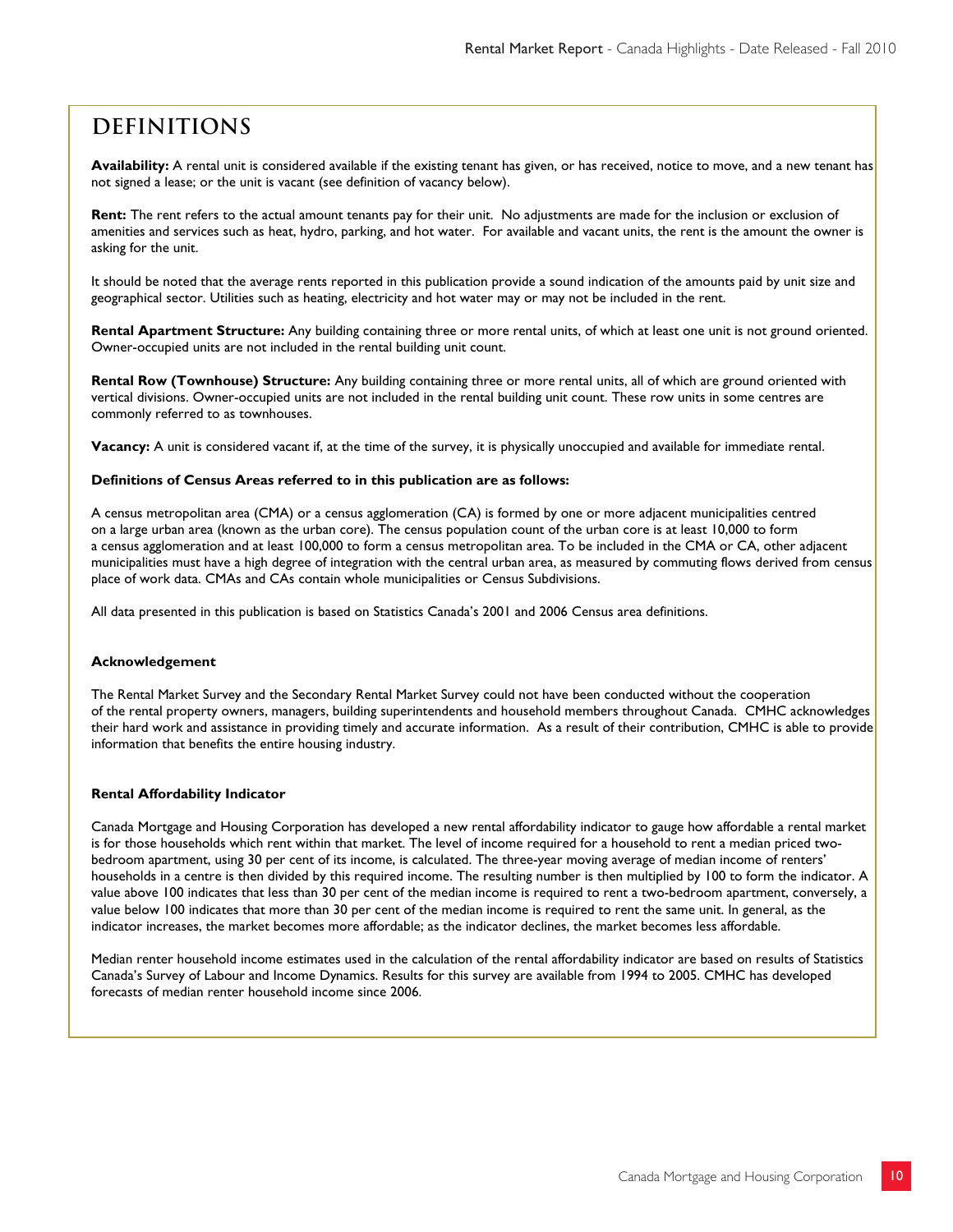# CMHC—Home to Canadians

Canada Mortgage and Housing Corporation (CMHC) has been Canada's national housing agency for more than 60 years.

Together with other housing stakeholders, we help ensure that the Canadian housing system remains one of the best in the world. We are committed to helping Canadians access a wide choice of quality, environmentally sustainable and affordable homes – homes that will continue to create vibrant and healthy communities and cities across the country.

For more information, visit our website at www.cmhc.ca

You can also reach us by phone at 1-800-668-2642 or by fax at 1-800-245-9274. Outside Canada call 613-748-2003 or fax to 613-748-2016.

Canada Mortgage and Housing Corporation supports the Government of Canada policy on access to information for people with disabilities. If you wish to obtain this publication in alternative formats, call 1-800-668-2642.

The Market Analysis Centre's (MAC) electronic suite of national standardized products is available for free on CMHC's website. You can view, print, download or subscribe to future editions and get market information e-mailed automatically to you the same day it is released. It's quick and convenient! Go to www.cmhc.ca/housingmarketinformation

For more information on MAC and the wealth of housing market information available to you, visit us today at www.cmhc.ca/housingmarketinformation

To subscribe to priced, printed editions of MAC publications, call 1-800-668-2642.

©2010 Canada Mortgage and Housing Corporation. All rights reserved. CMHC grants reasonable rights of use of this publication's content solely for personal, corporate or public policy research, and educational purposes. This permission consists of the right to use the content for general reference purposes in written analyses and in the reporting of results, conclusions, and forecasts including the citation of limited amounts of supporting data extracted from this publication. Reasonable and limited rights of use are also permitted in commercial publications subject to the above criteria, and CMHC's right to request that such use be discontinued for any reason.

Any use of the publication's content must include the source of the information, including statistical data, acknowledged as follows:

Source: CMHC (or "Adapted from CMHC," if appropriate), name of product, year and date of publication issue.

Other than as outlined above, the content of the publication cannot be reproduced or transmitted to any person or, if acquired by an organization, to users outside the organization. Placing the publication, in whole or part, on a website accessible to the public or on any website accessible to persons not directly employed by the organization is not permitted. To use the content of any CMHC Market Analysis publication for any purpose other than the general reference purposes set out above or to request permission to reproduce large portions of, or entire CMHC Market Analysis publications, please contact: the Canadian Housing Information Centre (CHIC) at mailto:chic@cmhc.gc.ca; 613-748-2367 or 1-800-668-2642.

For permission, please provide CHIC with the following information: Publication's name, year and date of issue.

Without limiting the generality of the foregoing, no portion of the content may be translated from English or French into any other language without the prior written permission of Canada Mortgage and Housing Corporation.

The information, analyses and opinions contained in this publication are based on various sources believed to be reliable, but their accuracy cannot be guaranteed. The information, analyses and opinions shall not be taken as representations for which Canada Mortgage and Housing Corporation or any of its employees shall incur responsibility.